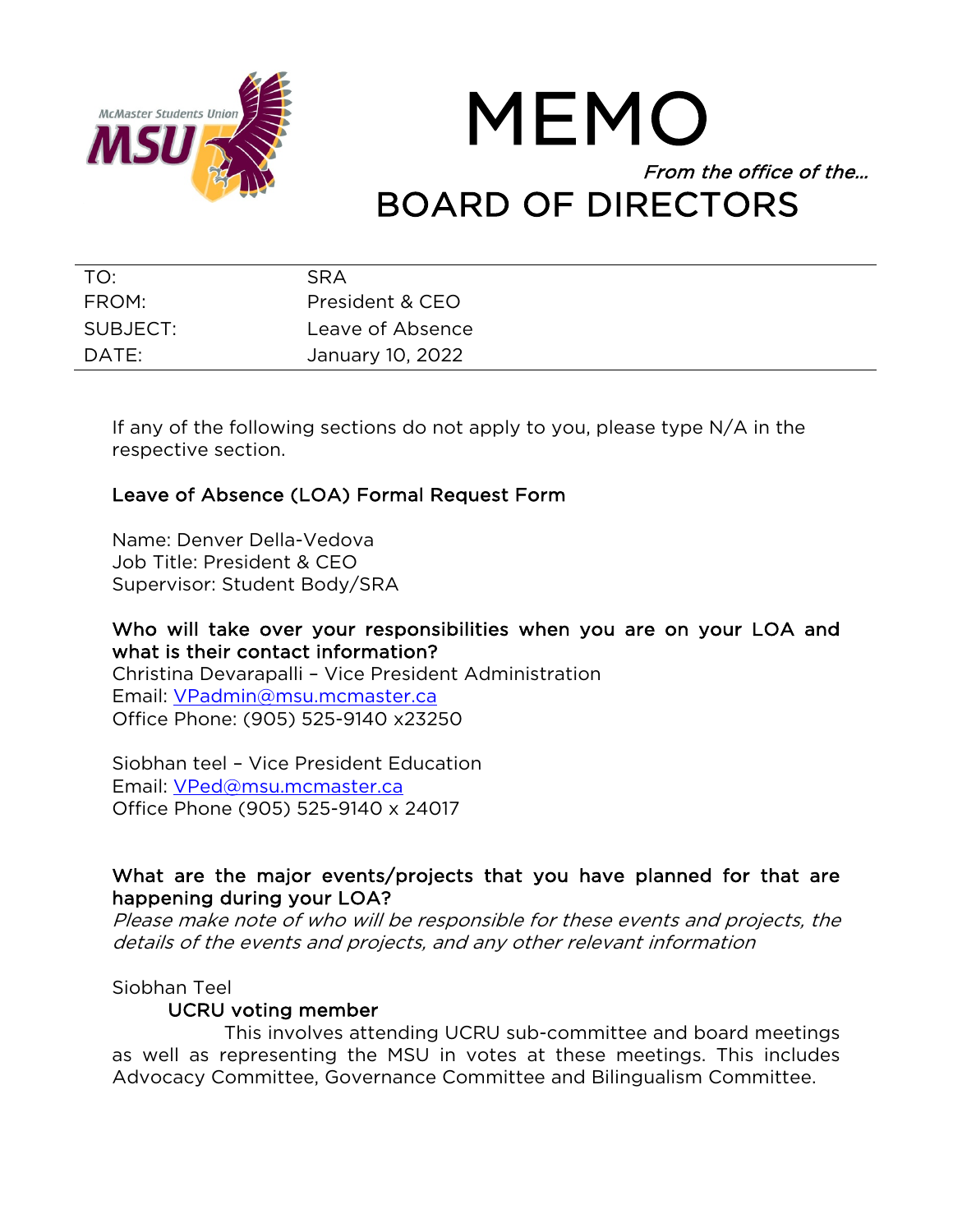- Governance Committee will be focusing on the start of the implementation of a fee for UCRU as well as finishing up our operating policy reviews
- Bilingualism Committee is focusing upon translation for our finalized operating policies as well as better ways to reach French students via interaction with other U15 francophone schools
- Advocacy committee is focused on UCRU's lobby week development and implementation

## SVPR Task Force

I will be forwarding my invite to Siobhan for this meeting as a representative of the Board. As well on this committee we have the Maccess Coordinator and HR Admin in attendance

## Media requests pertaining to advocacy

## Christina Deverapalli

## Board/executive board meetings

Chairing meetings for both board and executive board meetings

#### Return to work operating group

Attend return to work operating group meeting and represent the MSU and our interests – prep meetings are set up for this. These meetings predominantly act as one advisory table with folks from around the university to discuss the return to campus and impacts on services and offerings

#### CFMU BOD

Chair this meeting and delegate any tasks between this and the following meeting – these meetings typically act as an update between the board and folks at CFMU

# SRA

Attend as per her role, but chair if we enter MSU INC or CFMU INC as per duty of the President

# McMaster Age-Friendly University Committee Meeting

 Attend meeting and represent the MSU and our interests. This is a preliminary meeting for this group.

# Email Maintenance

# Hiring Committees

 A few hiring committees may be struck in the next few weeks. In the event of this Christina may have to take my place in these in the event they overlap with the LOA.